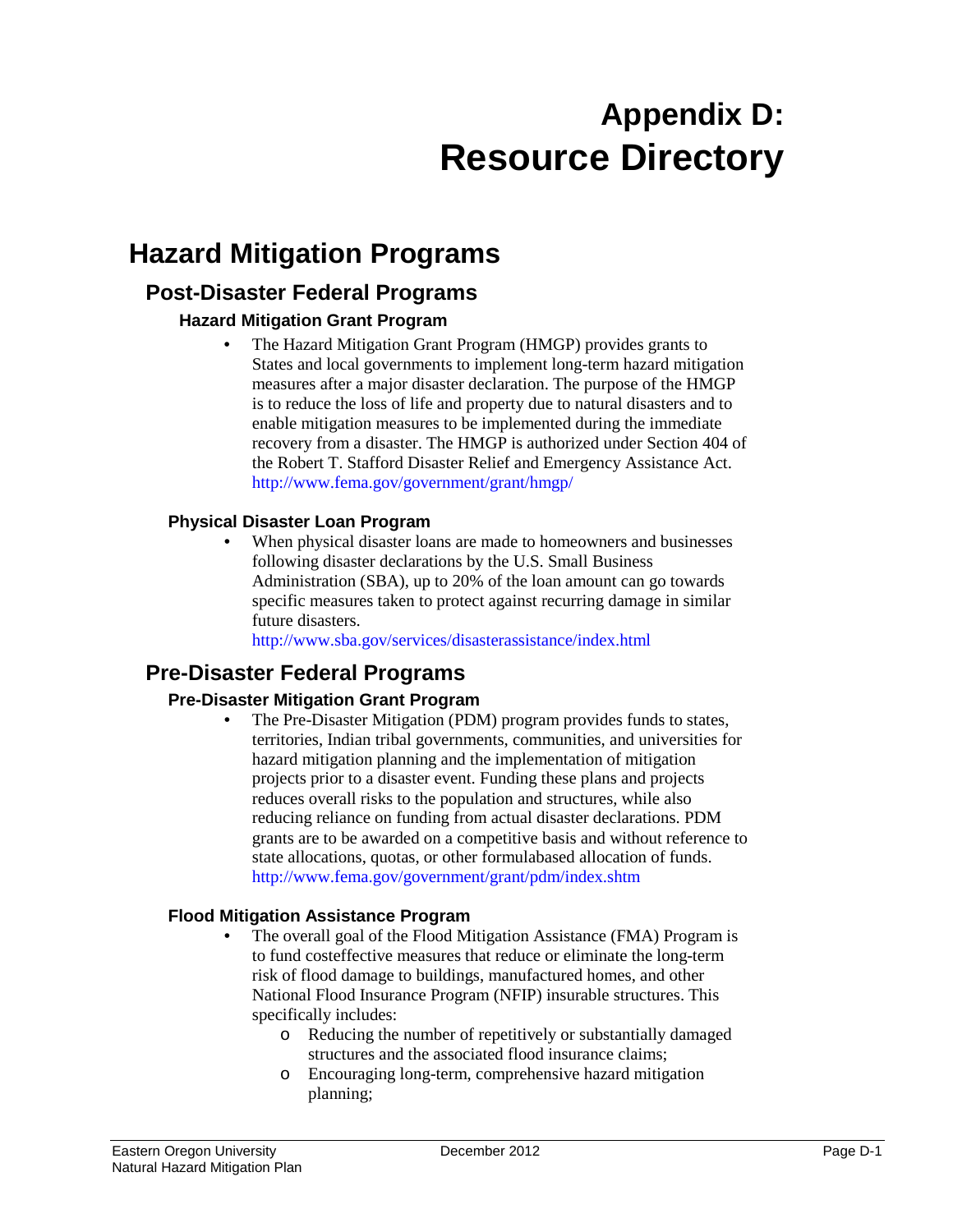- o Responding to the needs of communities participating in the NFIP to expand their mitigation activities beyond floodplain development activities; and
- o Complementing other federal and state mitigation programs with similar, longterm mitigation goals.

<http://www.fema.gov/government/grant/fma/index.shtm>

Detailed program and application information for federal post-disaster and predisaster programs can be found in the FY10 Hazard Mitigation Assistance Unified Guidance, available at: http://www.fema.gov/library/viewRecord.do?id=3649

For Oregon Emergency Management grant guidance on Federal Hazard Mitigation Assistance, visit:

http://www.oregon.gov/OMD/OEM/plans\_train/grant\_info/hma.pdf OEM contact: Dennis Sigrist, dsigrist@oem.state.or.us

## **State Programs**

#### **Community Development Block Grant Program**

• Promotes viable communities by providing: 1) decent housing; 2) quality living environments; and 3) economic opportunities, especially for low and moderate income persons. Eligible Activities Most Relevant to Hazard Mitigation include: acquisition of property for public purposes; construction/reconstruction of public infrastructure; community planning activities. Under special circumstances, CDBG funds also can be used to meet urgent community development needs arising in the last 18 months which pose immediate threats to health and welfare.

http://www.hud.gov/offices/cpd/communitydevelopment/programs/ **Oregon Watershed Enhancement Board**

While OWEB's primary responsibilities are implementing projects addressing coastal salmon restoration and improving water quality statewide, these projects can sometimes also benefit efforts to reduce flood and landslide hazards. In addition, OWEB conducts watershed workshops for landowners, watershed councils, educators, and others, and conducts a biennial conference highlighting watershed efforts statewide. Funding for OWEB programs comes from the general fund, state lottery, timber tax revenues, license plate revenues, angling license fees, and other sources. OWEB awards approximately \$20 million in funding annually.

http://www.oweb.state.or.us/

## **Federal Mitigation Programs, Activities & Initiatives**

#### **Basic & Applied Research/Development**

• National Earthquake Hazard Reduction Program (NEHRP), National Science Foundation. Through broad based participation, the NEHRP attempts to mitigate the effects of earthquakes. Member agencies in NEHRP are the US Geological Survey (USGS), the National Science Foundation (NSF), the Federal Emergency Management Agency (FEMA), and the National Institute for Standards and Technology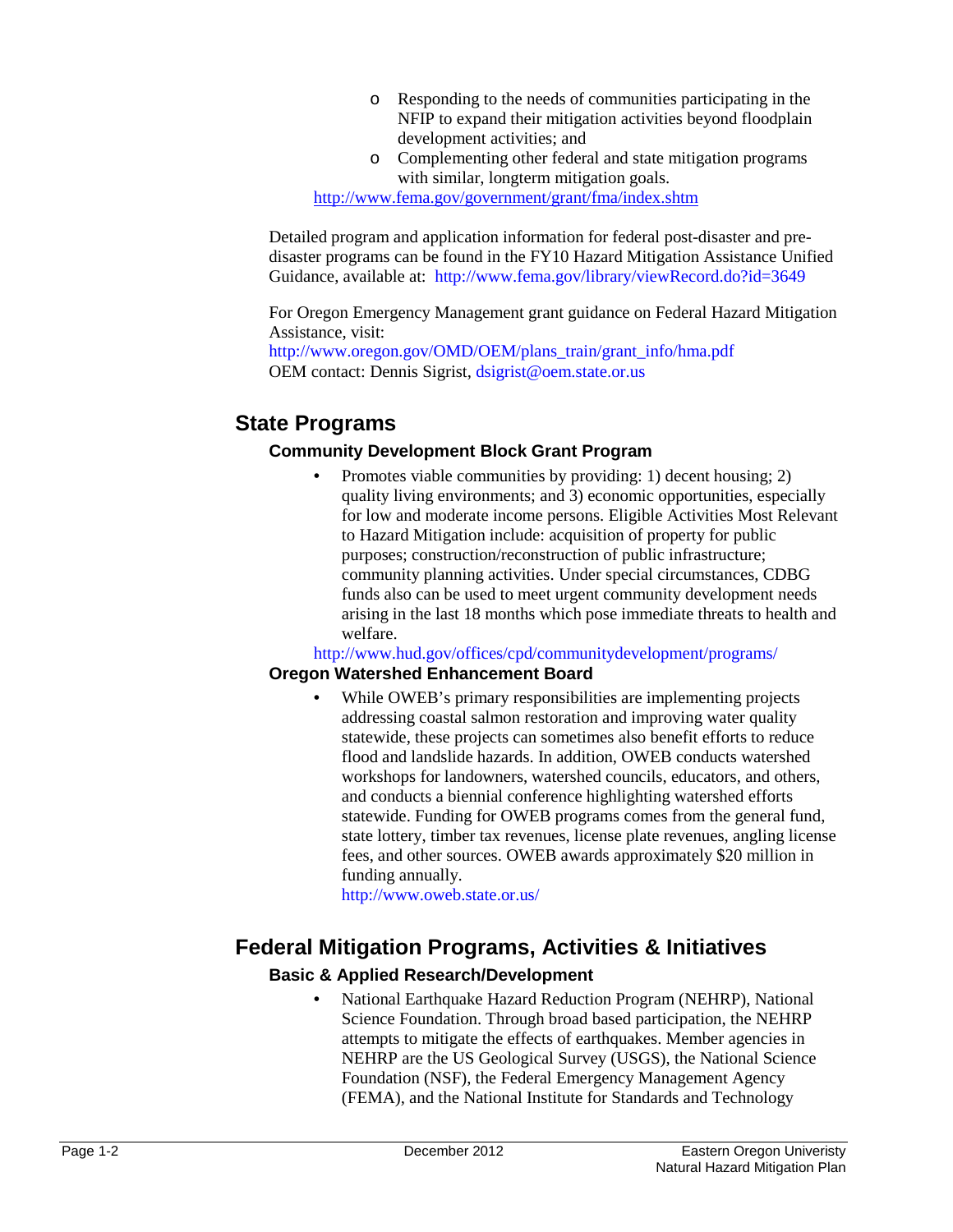(NIST). The agencies focus on research and development in areas such as the science of earthquakes, earthquake performance of buildings and other structures, societal impacts, and emergency response and recovery.

<http://www.nehrp.gov/>

• Decision, Risk, and Management Science Program, National Science Foundation. Supports scientific research directed at increasing the understanding and effectiveness of decision making by individuals, groups, organizations, and society. Disciplinary and interdisciplinary research, doctoral dissertation research, and workshops are funded in the areas of judgment and decision making; decision analysis and decision aids; risk analysis, perception, and communication; societal and public policy decision making; management science and organizational design. The program also supports small grants for exploratory research of a time-critical or high-risk, potentially transformative nature. [http://www.nsf.gov/funding/pgm\\_summ.jsp?pims\\_id=5423&org=SES](http://www.nsf.gov/funding/pgm_summ.jsp?pims_id=5423&org=SES)

#### **Hazard ID and Mapping**

- National Flood Insurance Program: Flood Mapping; FEMA. Flood insurance rate maps and flood plain management maps for all NFIP communities. <http://www.fema.gov/plan/prevent/fhm/index.shtm>
- National Digital Orthophoto Program, DOI USGS. Develops topographic quadrangles for use in mapping of flood and other hazards. <http://www.ndop.gov/>
- Mapping Standards Support, DOI-USGS. Expertise in mapping and digital data standards to support the National Flood Insurance Program. <http://ncgmp.usgs.gov/ncgmpstandards/>
- Soil Survey, USDA-NRCS. Maintains soil surveys of counties or other areas to assist with farming, conservation, mitigation or related purposes. <http://soils.usda.gov/survey/>

#### **Project Support**

- Community Development Block Grant Entitlement Communities Program, HUD. Provides grants to entitled cities and urban counties to develop viable communities (e.g., decent housing, a suitable living environment, expanded economic opportunities), principally for lowand moderate- in come persons. [http://www.hud.gov/offices/cpd/communitydevelopment/programs/entit](http://www.hud.gov/offices/cpd/communitydevelopment/programs/entitlement/) [lement/](http://www.hud.gov/offices/cpd/communitydevelopment/programs/entitlement/)
- National Fire Plan (DOI USDA) Provides technical, financial, and resource guidance and support for wildland fire management across the United States. Addresses five key points: firefighting, rehabilitation, hazardous fuels reduction, community assistance, and accountability. [http://www.nps.gov/fire/fire/fir\\_nationalfireplan.cfm](http://www.nps.gov/fire/fire/fir_nationalfireplan.cfm)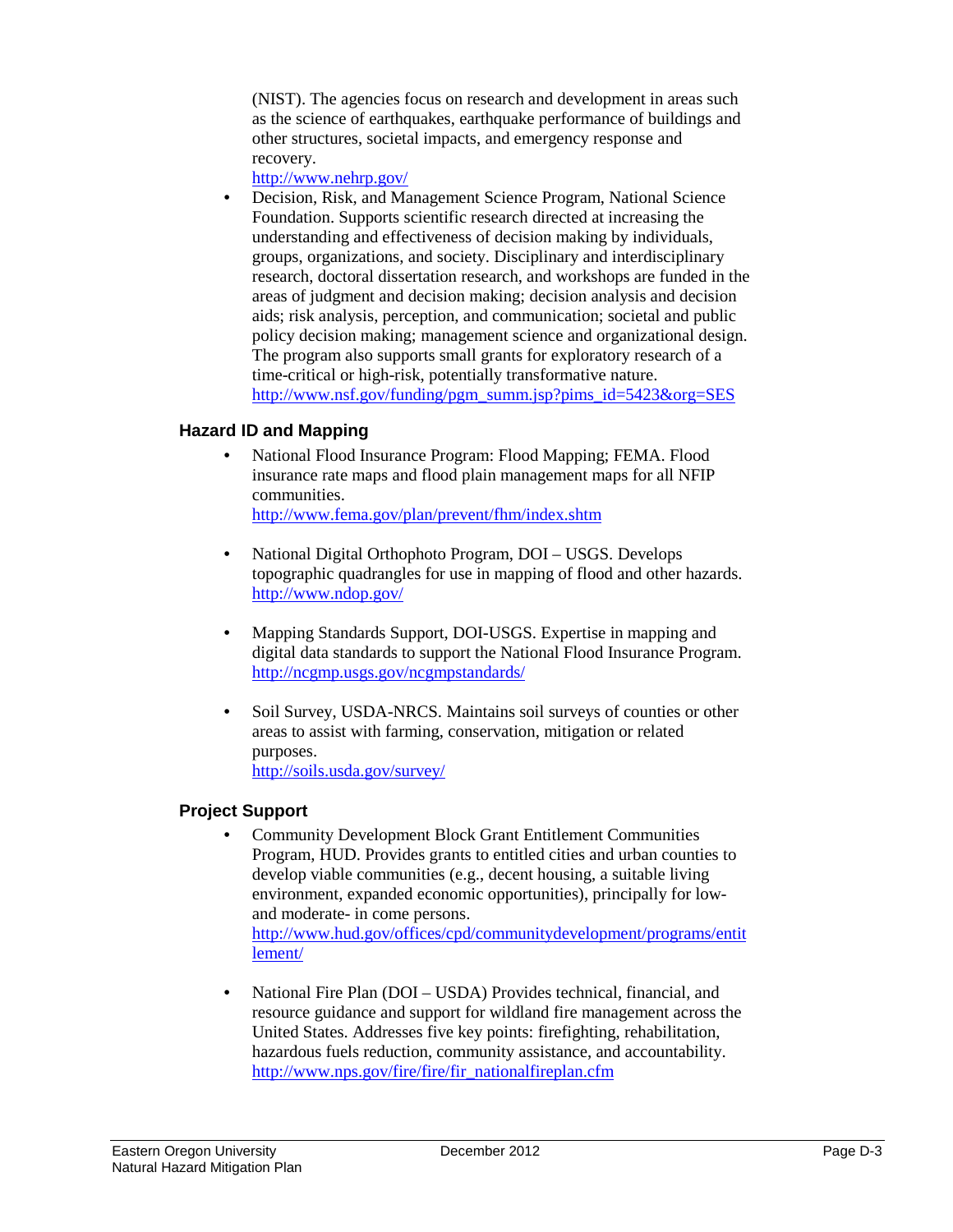- Assistance to Firefighters Grant Program, FEMA. Grants are awarded to fire departments to enhance their ability to protect the public and fire service personnel from fire and related hazards. Three types of grants are available: Assistance to Firefighters Grant (AFG), Fire Prevention and Safety (FP&S), and Staffing for Adequate Fire and Emergency Response (SAFER). <http://www.fema.gov/firegrants/>
- Emergency Watershed Protection Program, USDA-NRCS. Provides technical and financial assistance for relief from imminent hazards in small watersheds, and to reduce vulnerability of life and property in small watershed areas damaged by severe natural hazard events. <http://www.nrcs.usda.gov/programs/EWP/>
- Rural Development Assistance Utilities, USDA. Direct and guaranteed rural economic loans and business enterprise grants to address utility issues and development needs. <http://www.usda.gov/rus/>
- Rural Development Assistance Housing, USDA. Grants, loans, and technical assistance in addressing rehabilitation, health and safety needs in primarily low-income rural areas. Declaration of major disaster necessary.

<http://www.rurdev.usda.gov/rhs/>

- Public Assistance Grant Program, FEMA. The objective of the Federal Emergency Management Agency's (FEMA) Public Assistance (PA) Grant Program is to provide assistance to State, Tribal and local governments, and certain types of Private Nonprofit organizations so that communities can quickly respond to and recover from major disasters or emergencies declared by the President. <http://www.fema.gov/government/grant/pa/index.shtm>
- National Flood Insurance Program, FEMA. Makes available flood insurance to residents of communities that adopt and enforce minimum floodplain management requirements. <http://www.fema.gov/business/nfip/>
- HOME Investments Partnerships Program, HUD. Grants to states, local government and consortia for permanent and transitional housing (including support for property acquisition and rehabilitation) for lowincome persons. <http://www.hud.gov/offices/cpd/affordablehousing/programs/home/>
- Disaster Recovery Initiative, HUD. Grants to fund gaps in available recovery assistance after disasters (including mitigation). [http://www.hud.gov/offices/cpd/communitydevelopment/programs/dri/d](http://www.hud.gov/offices/cpd/communitydevelopment/programs/dri/driquickfacts.cfm) [riquickfacts.cfm](http://www.hud.gov/offices/cpd/communitydevelopment/programs/dri/driquickfacts.cfm)
- Emergency Management Performance Grants, FEMA. Helps state and local governments to sustain and enhance their all-hazards emergency management programs.